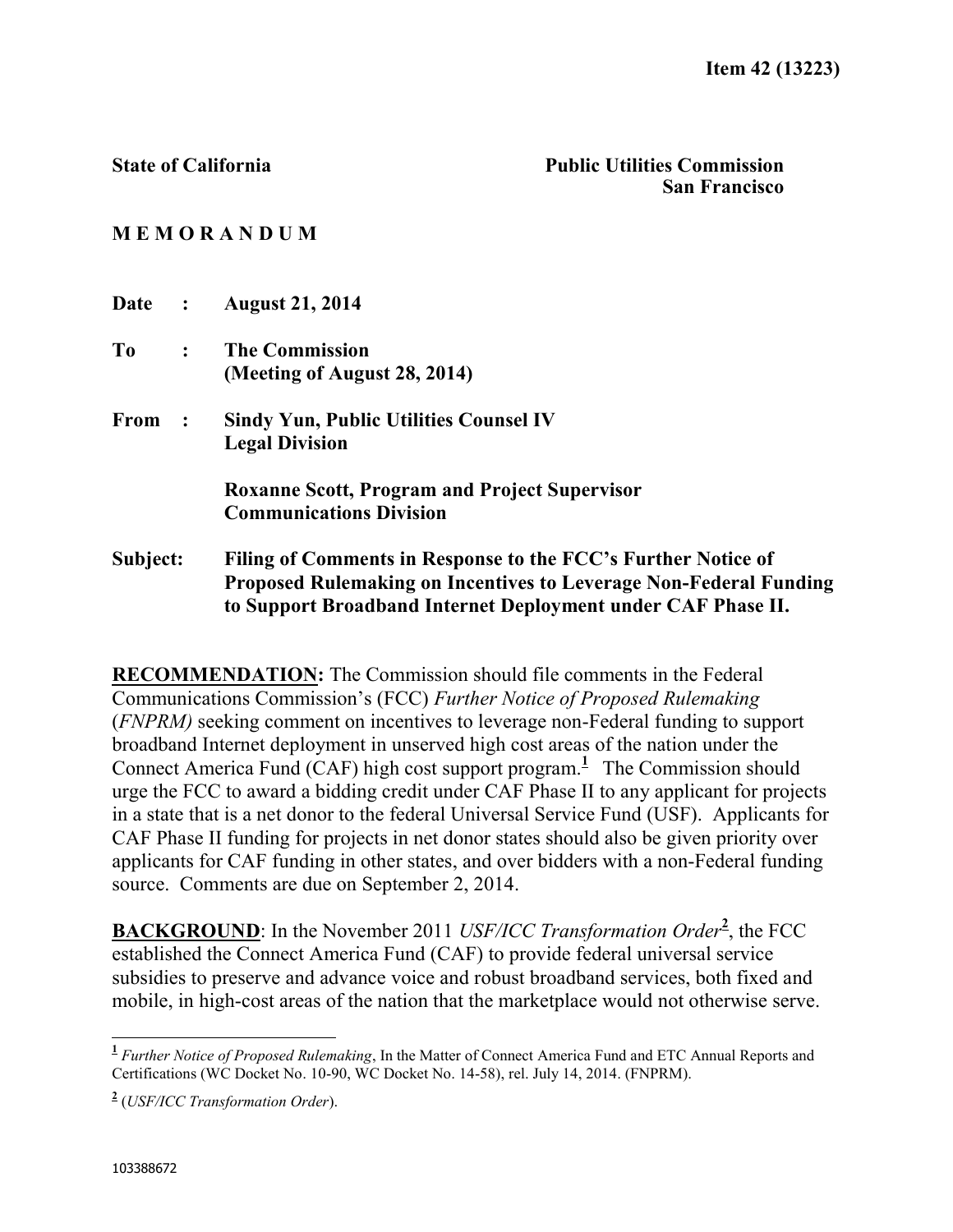For areas served by federal price cap companies<sup>3</sup>, the FCC instituted immediate reforms to streamline and redirect legacy high cost universal service payments to accelerate fixed broadband deployment in unserved areas (CAF Phase I) The FCC also adopted a longerterm approach (CAF Phase II) that will direct funds for five years to those price cap areas that are unserved by fixed broadband through the operation of market forces, using a mechanism that combines use of a forward-looking broadband cost model and competitive bidding.**<sup>4</sup>** The FCC established an annual CAF funding target of no more than \$1.8 billion available annually for voice and fixed broadband deployment in price cap territories. **5**

Under Phase I, implemented in 2012, price cap carriers were offered limited CAF support to immediately begin deploying voice and broadband in some of the unserved high cost areas in their territories. Frontier was the only California price cap carrier to accept funds under Phase I for deployment in California.

In this *FNPRM*, the FCC is focused on CAF Phase II which it hopes to implement in early 2015. The FCC will first offer Phase II support to price cap carriers. If a price cap carrier accepts the CAF support it must make a statewide commitment to deploy voice and broadband service in all the unserved areas within its service area in the State for at least five years.

"A price cap carrier electing Phase II model-based support is required to provide broadband service at actual speeds of at least 4 Mbps downstream/1 Mbps upstream, with latency suitable for real-time applications, including Voice over Internet Protocol (VoIP), and usage capacity, and at rates, that all are reasonably comparable to similar offerings in urban areas. In addition, a price cap carrier electing Phase II model-based support is required to provide broadband service with both downstream actual speeds of at least 6 Mbps, and upstream speeds of at least 1.5 Mbps to a specified number of locations, as determined by the FCC's Wireline Competition Bureau." **<sup>6</sup>**

In the *USF/ICC Transformation Order*, the FCC concluded that it would use a competitive bidding mechanism for CAF Phase II to award support in price cap territories in those areas where price cap carriers decline to make a state-level commitment in exchange for model-based support. Price cap carriers that do not accept state-level funding may participate in the competitive bidding process. Support awarded through the competitive bidding process shall be provided for ten years.

 **3** Federal price cap carriers in California are AT&T California, Verizon California, Citizens/Frontier, and SureWest.

**<sup>4</sup>** More than 83 percent of the approximately 18 million Americans who lack access to fixed broadband live in price cap study areas. *USF.ICC Transformation Order* at ¶127.

**<sup>5</sup>** *Id.,* at ¶126.

**<sup>6</sup>** 47 C.F.R.§ 54.309. The FCC is considering increasing the speed requirement to 10 Mbps downstream.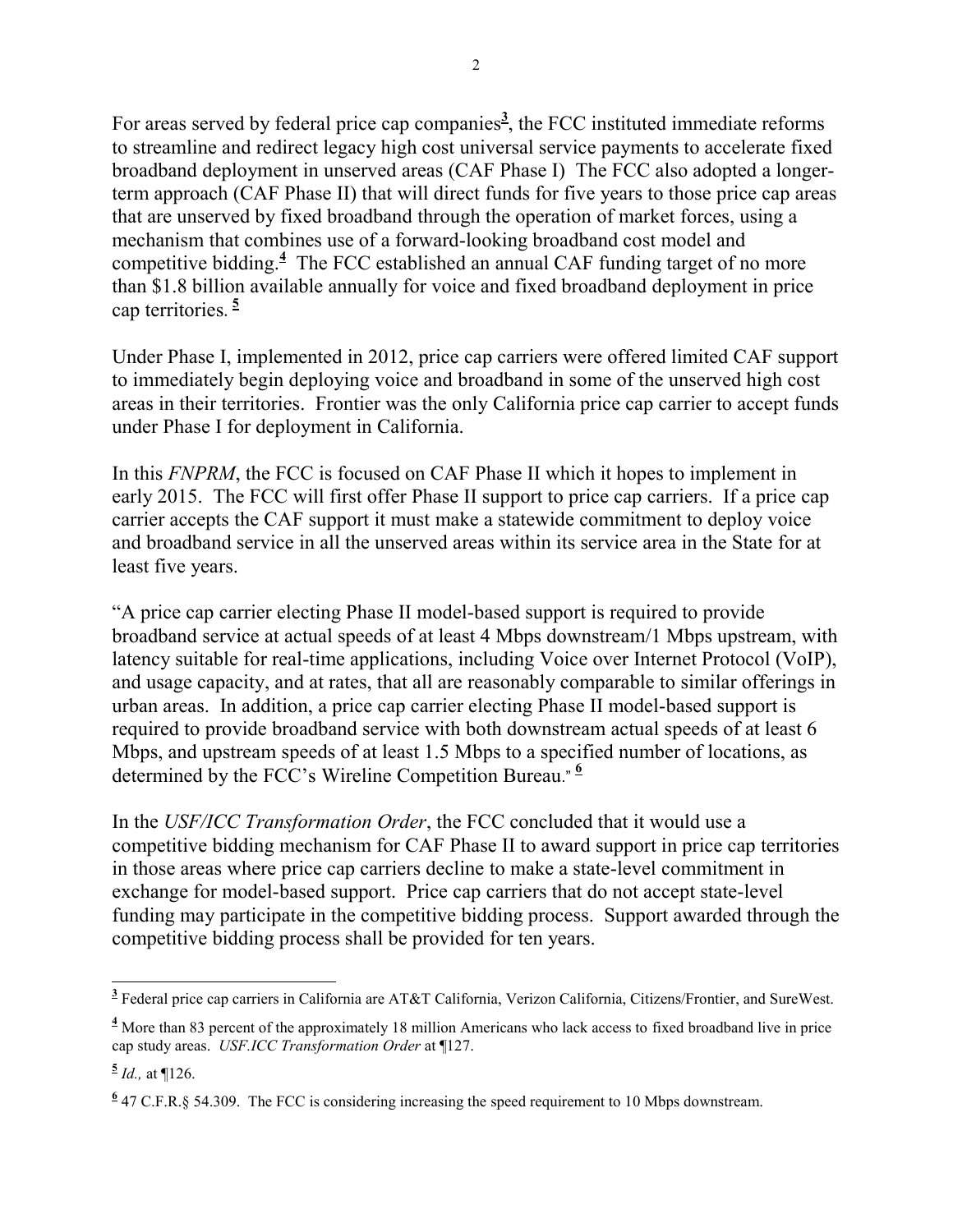**DISCUSSION:** In this FNPRM, the FCC seeks comment on operation of the competitive bidding process. The FCC desires to work cooperatively with other governmental entities to advance shared broadband Internet infrastructure deployment objectives. It is "particularly interested in how States, localities, Tribal governments, and other nonfederal governmental bodies can provide assistance, through matching funds, in-kind contributions or other regulatory approvals and permits, to improve the business case for deployment of next generation networks."**<sup>7</sup>** Thus, the FCC seeks comments on ways to create incentives for state and other governmental entities to contribute funding to support the extension of broadband-capable networks in high cost unserved areas. Specifically, the FCC is asking whether it should provide a bidding credit during the CAF Phase II competitive bidding process to bidders that can show they also have non-federal funding support for the project on which they are bidding.**<sup>8</sup>**

For purposes of awarding such a bidding credit, the FCC proposes to consider "all forms of non-Federal assistance, including but not limited to support from a state universal service fund, state broadband authority, other state institutions that provide funding for communications infrastructure development, appropriated funds, regional and local governmental authorities, or Tribal government funding." **9** The FCC also asks if matching funds must be in the form of a grant or if it also should provide a credit for a bidder securing a loan from a state or other non-Federal governmental authority.<sup>10</sup>

To illustrate its proposal, the FCC notes that it:

"could provide a 10 percent bidding credit in situations where an applicant has obtained a commitment from a non-Federal government entity to match Federal dollars on a four-to-one basis, and a 5 percent bidding credit an applicant has obtained a commitment to match Federal dollars on an eight-to-one basis." **11**

Thus, if a bidder seeking \$20 million in CAF support demonstrates the availability of \$5 million of state funding, it would get a 10 percent bidding credit, which effectively lowers its bid to \$18 million for purposes of comparison to other bids. If a bidder is seeking \$20 million in CAF support and demonstrates the availability of \$2.5 million in

**8** *Id*.

**9** *Id*. at ¶ 99.

 $\frac{10}{10}$  *Id.* at ¶100.

 $\frac{11}{10}$  *Id.* at **[98.**]

 **7** *FNPRM* at ¶ 98.